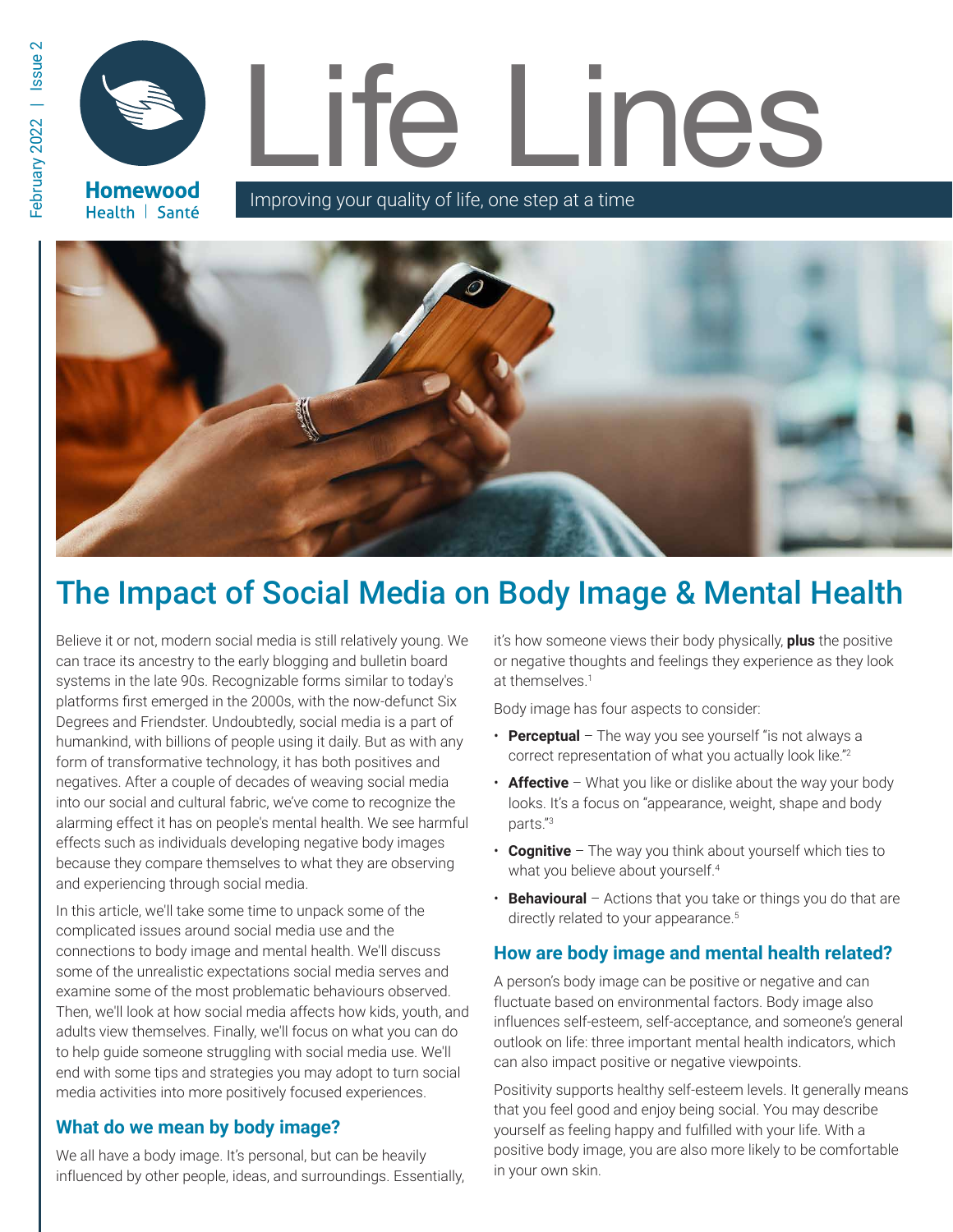You also aren't as vulnerable to conforming to influences that suggest how you should look to feel accepted. For example, you likely choose what to eat and when/how to move your body because these activities make you feel good. You're not trying to fit into an unrealistic mould of someone else's idealized body image.

When someone's body image takes on more negative perceptions, they are more likely to be influenced by their environment. They may base their self-esteem on comments or judgements made by friends, family, and social media. It can also begin to affect their mental health. Diminished self-acceptance could find them conflicted, looking for constant validation to counteract how they are feeling about their:

- Age
- Body type or size
- Appearance
- Gender identity
- Sexual orientation

#### **What are some warning signs that someone may be relying too heavily on social media for emotional fulfillment?**

When someone is using social media so frequently that they begin to experience negative outcomes that are affecting their mental health, they may:

• **Have trouble sleeping, which could be tied to screen exposure**. In a 2018 survey, a group of people aged 15-64 were asked about their Internet usage. Nearly 1/5, or 19% of respondents said that they had lost sleep in the previous year due to social media use. This data was collected before a global pandemic and coincidently with the worldwide launch of the social media platform TikTok near the end of 2018. Today, TikTok has 1 million users.6,7

Consider that electronics emit blue light wavelengths that "are beneficial during daylight hours because they boost attention, reaction times and mood."<sup>8</sup> Using devices that expose our eyes to blue light in the dark can affect our body's "biological clock – the circadian rhythm…[so that] sleep suffers."<sup>9</sup> Researchers are also concerned that this disruption can lead to cancer and conditions like "diabetes and heart disease […]."<sup>10</sup>

- **Have difficulty concentrating and focusing.** That same survey showed 18% of respondents struggled with concentrating and focusing on tasks.<sup>11</sup>
- **Reduce how physically active they are**. Almost a quarter said that they had "done less physical activity than normal."<sup>12</sup>
- **Have developed feelings of anxiousness, depression, being envious of other's lives, and or felt angry or frustrated**. 12-14% of respondents reported negative emotional experiences.<sup>13</sup>

• **Become more isolated from in-person socialization with friends and family and lose track of time.** While experts haven't yet agreed that social media addiction is an official diagnosis, "overuse is increasingly commonplace" and creates problems.14 Social media affects the brain by releasing dopamine, a neurotransmission chemical that ties to our sense of motivation and rewards. We keep going back to our favourite social media platforms. We can get lost in the scrolling because when dopamine is released, it makes us feel great. Other forms of addiction leverage dopamine similarly, whether related to drugs, gambling, or even shopping. Interestingly, over time, people may need to consume more of what causes the dopamine release because the smaller amounts they once triggered are no longer enough to provide the reward.

### **What has social media done to affect body image and mental health?**

Unfortunately, social media is yet another form of harmful messaging that continues patterns within our society that convey unrealistic expectations around body image standards. Tabloids, advertising campaigns, magazines, and other forms of media have always tried to influence what the ideal or preferred body looks like. It's a deadly form of stereotyping that people aspire to that seriously affects someone's mental health.

With repeated exposure, our thinking can perceive "exaggerated or imagined flaws" in how we look, resulting in Body Dysmorphic Disorder.15 Social media often objectifies bodies and can shape people's relationships with food, fashion, and fitness under the guise of inspiration. Hashtags such as #fitsperation are filled with images that people use to compare themselves, not even realizing the amount of retouching and photo-editing that happens before these pictures are ever posted to social media accounts.16 Even seemingly well-intended "movements" that appear periodically, such as people posting images of their "healthy" meals, have an undercurrent of toxicity and diet culture as they lack context and people are too ready to copy this kind of consumption without considering whether or not these foods being presented are part of fad diets, or have a basis in proper nutrition and eating habits.<sup>17</sup>

These posts can be damaging to body image, self-esteem, and self-worth so severely that it could potentially increase their vulnerability for the development of eating disorders. Orthorexia Nervosa is an eating disorder often tied to social media's 'healthy eating' movement based on extremism. With it, people become obsessed with eating what the images reveal as 'healthy' foods to the point of expelling any 'bad' foods. It's a dangerous cycle that can see people develop malnutrition because there is not enough diversity within someone's diet.<sup>18</sup>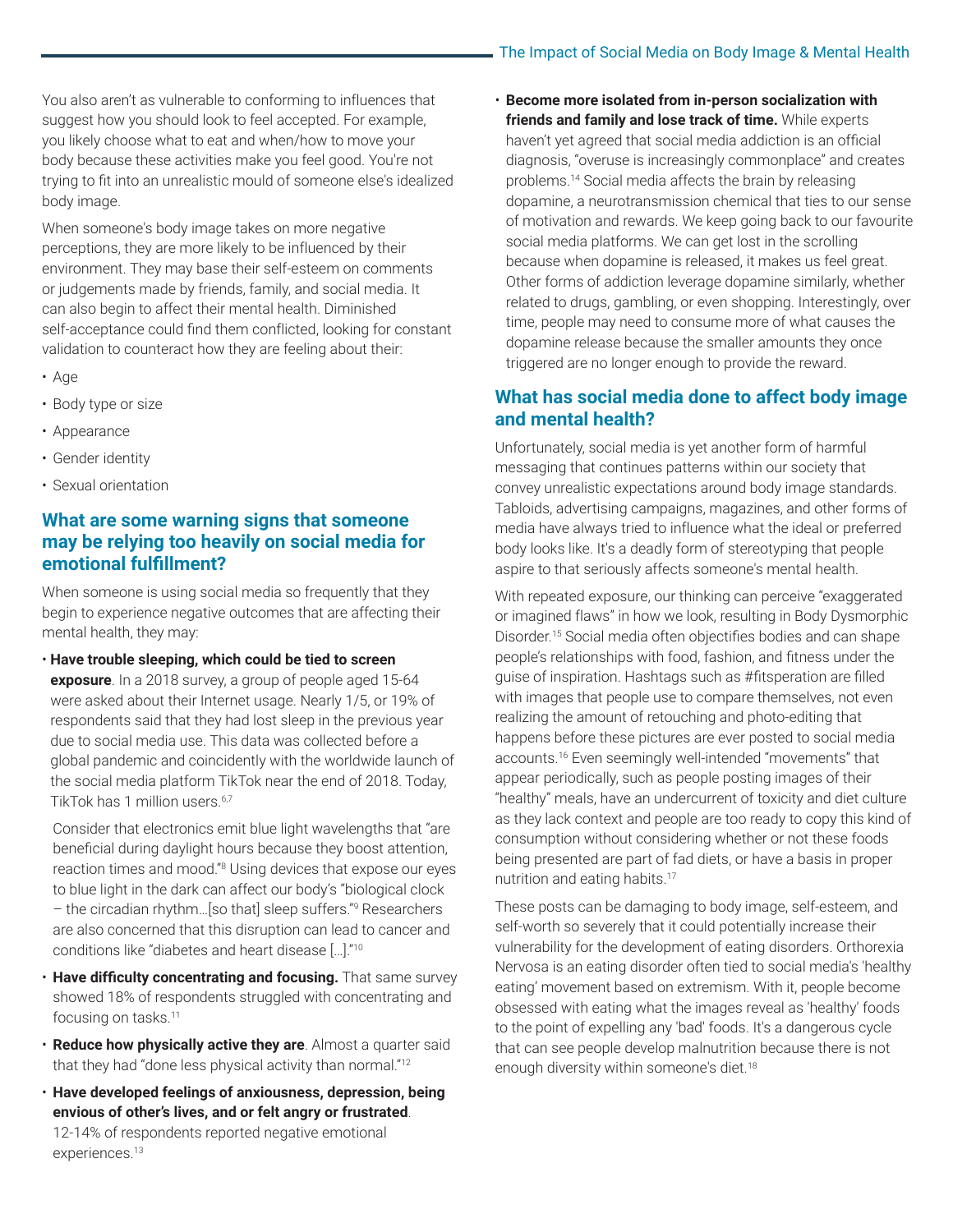#### **Other troubling behaviours observed in people who use social media extensively**

Neuroscientists continue to study social media's influence on people's behaviours. We've compiled a shortlist of things to examine, develop an awareness of, and potentially address.

- **Being obsessed** with the number of likes, views, and followers someone has on their social media accounts can be a warning sign. Suppose a person is constantly checking social media during the day and seems always to be scrolling. In that case, it may be an indication that they are having difficulty disconnecting. They can develop a Fear Of Missing Out (FOMO) mindset that compels them to stay connected constantly.
- **Consuming vast amounts of micro-content** in the form of reels (short videos or posts) can overload our brains. It can even lead to something called phantom vibration syndrome "that can make you feel like your phone is buzzing even if it's not."19 The constant barrage of content produces immediate rewards in the form of dopamine.
- **Drawing comparisons to influencers and creating a highly curated account of your life** is another red flag. One UK-based study revealed that close to 90% of women compare themselves to other social media content producers. More than ½ of the comparisons result in a negative self-image. The same study indicated that 65% of men draw comparisons with close to 40% of these being negative perceptions of themselves.20 People develop insecurities with how they live their lives compared to influencers and content creators who boast about making vast incomes and receiving sponsorships and product endorsement opportunities regularly. Highly curated content intended to make someone seem exceptionally successful is another toxic behaviour. It glamorizes inauthentic lifestyles.
- **Obsession or voyeuristic tendencies for looking at other people's lives** can influence behaviour. People can become fixated on finding out about private topics that would seldom be discussed in public. Paparazzi are culpable in this by producing images that contribute to malicious and harmful content about celebrities which leads to some people relishing in their apparent misfortune. A tableau that exposes people's mental health struggles publicly questions our ability to operate with compassion and empathy and respect privacy. It's vastly different than an awareness-based campaign to reduce stigma. These things can quickly lead down the path of cyberbullying and cyberstalking, where comments on posts are laden with cruel intentions and exhibit potential danger to someone's safety. Laws are not yet well defined in this area, and people may be surprised to find out that limited action can be taken in these kinds of situations.
- **Portraying oneself in social media using photo modifications and filters** creates a distorted sense of self. This does more harm than good to a person's body image. Again, people

believe that they must maintain expectations of how they look, dress, and behave with their social media personas. There are inherent dangers to this beyond the psychological aspects. Hackers improve their deepfakes using content that social media users generate to overlay and create something completely artificial. Revealing too much personal information through social media channels is also dangerous. It can be collected and sold on the dark web to create false identities to impersonate someone, gain access to their finances, or steal their identity. Finally, many people don't understand that releasing images via social media platforms means that the picture's data is forever on the Internet. People can experience significant distress and trauma knowing that there may be private photos circulating that they cannot remove or control.

# **How does social media affect a person's body image over time?**

Information about children's use of social media is hard to come by. There is a phenomenon where parents post content with their children, hoping it could go viral and make them famous. These children don't choose whether they wish to have their images or likenesses shared online. It's an early start down a path that normalizes social media usage and creates the associate that a person's value can be defined by how much engagement a post generates.

By far, teens and young adults are the most avid users of social media. Between ages 15 and 34, an average of 93% regularly use social media platforms. From 35-49, that drops to 83% and from 50-64, to 68%. Only ½ of people over the age of 65 regularly engage on social media.<sup>21</sup>

While there is hope that someone's use of social media might diminish over time, as new platforms and technologies are released, that remains to be seen. Whistleblowers from inside these organizations are starting to reveal alarming details that expose how these companies go to great lengths to increase engagement. Instead, they should evaluate their influence and strive to become part of the solution to reducing harm.

#### **Is social media all bad?**

We should note that social media platforms can deliver mixed results for LGBT2Q+, BIPOC and people with both visible and invisible disabilities. They are generally viewed as unsafe because of the prevalence of hateful messages and harassment. Still, youth express how social media can be liberating to find people who are positive influences.

Parents need to thoughtfully address this topic with their kids and teens to understand how to recognize and exit from the harmful and toxic situations that social media serves instead of escalating them. Having an appreciation that for some people, social media does provide opportunities to develop other aspects of self-worth and find affinity in people who they can relate to.